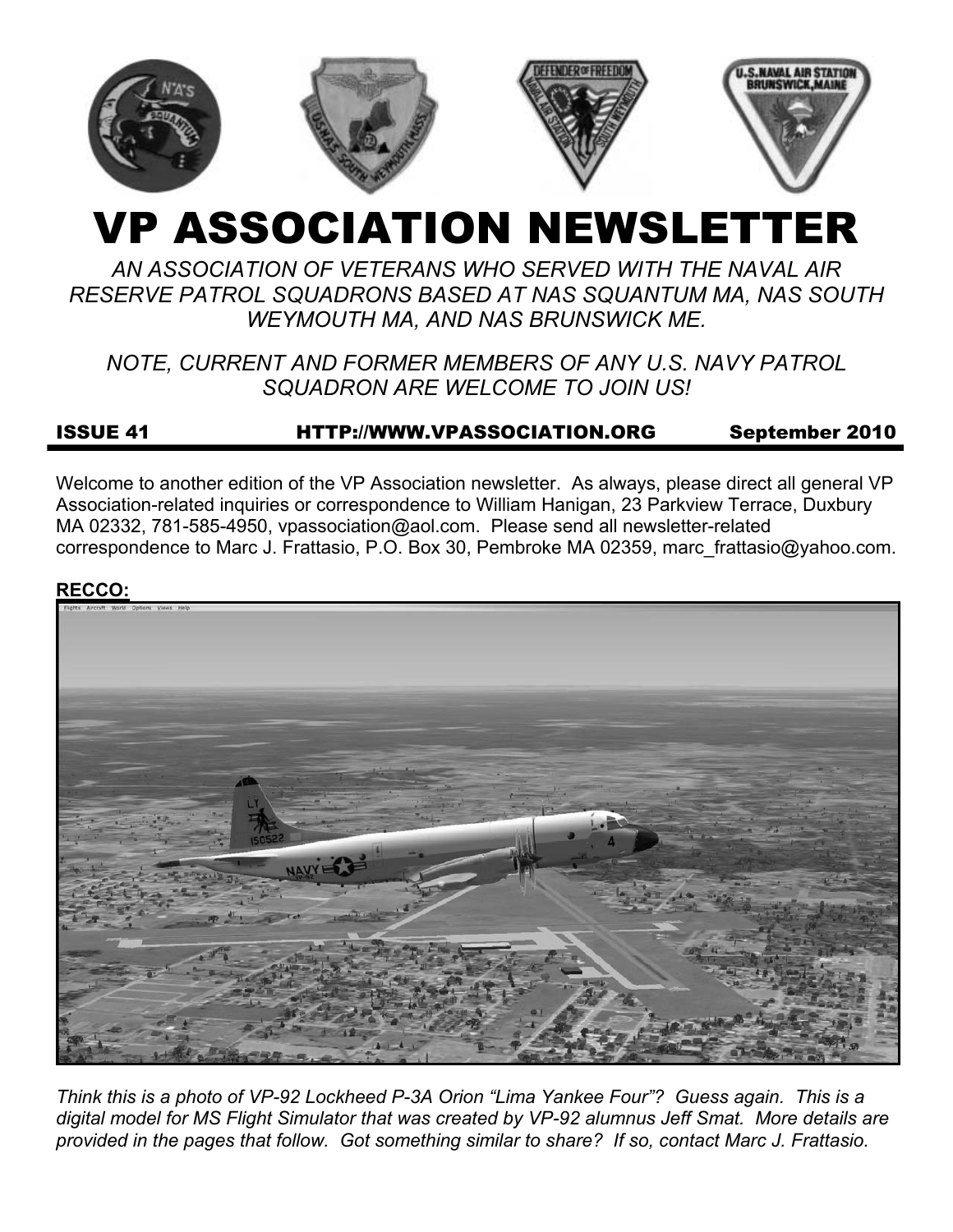## **FINAL FLIGHTS:**

It is our sad duty to report the recent deaths of Paul Cote and Mike Dougherty, both formerly members of VP-92. Paul resided in Connecticut while Mike lived in Pennsylvania in recent years.

## **THE NEWS OF HARVEY SHORE'S DEATH HAS BEEN GREATLY EXAGGERATED!**

To paraphrase Samuel Clemens, the recent report of Harvey Shore's death was greatly exaggerated. There was more than one Harvey Shore in Randolph, MA and somebody reported the wrong man's death notice. So, our Harvey Shore is alive and well and we apologize for that bit of misinformation!

## **ILL SHIPMATE IN NEED OF CHEERING UP:**

Francis MacIntire, who was a TAR stationkeeper at NAS Squantum and NAS South Weymouth, had a bad fall recently and is recuperating at home at 114 Hill Street, Raynham, MA 02767. He'd appreciate hearing from any of his old Navy friends. If you knew Francis call him at 508-821-4783.

## **FINAL CALL FOR THE ANNUAL REUNION:**

This is the **FINAL CALL** for the VP Association's annual reunion, which will be held at the Officer's Club at Hanscom AFB in Bedford, MA on Saturday September 25, 2010 from 1200 to 1700. **All banquet reservations are required in advance and must be received before September 10th.**

The buffet-style reunion banquet costs \$40 per person and a mail-in reservation form is on the last page of this newsletter. Attendance is limited and reservations are required. Tickets will not be sold at the door. This is the last newsletter that you will receive before the annual reunion and it is only a few weeks away. Please mail in your banquet reservation NOW to prevent possible disappointment.

Hanscom AFB requires a military ID, active or retired, to be presented to the gate guards for entry under normal circumstances. If you do not have a military ID be sure to indicate this on the banquet reservation order form so your name can be added to the base's security access list for the reunion. All persons without a military ID will have to enter the base at the civilian gate, not the Hartwell gate. If you have any questions about this contact Bill Hanigan at 781-585-4950 or vpassociation@aol.com.

Anyone who wants to stay overnight should contact Hanscom AFB directly at 1-888-235-6343 for information regarding accommodations on the base or in the local area. Please try to get the word out about the reunion to as many of your old Squantum/SoWey/Brunswick reserve patrol squadron friends as possible. Don't assume that every former shipmate you're in contact with is affiliated with or aware of the VP Association. Guests, military or civilian, are also welcome to attend the reunion.

As before tables will be provided adjacent to the banquet hall for displays of any memorabilia that you may wish to bring. If you have photos, cruise books, patches, caps, NATOPS manuals, or any other interesting memorabilia that you'd like to show off please bring it with you. We may be selling polo shirts, ball caps, patches, and other minor "geedunk" items at the reunion to benefit the Admin Fund.

**Our guest speaker at the reunion will be Tom Reck, who was the commanding officer of VP-92 from February 2004 to June 2005.** CAPT Reck is a pretty good guy so if you were in the squadron while he was there too then you've got another good reason to attend the annual reunion this year!

## **ADMIN FUND DONATIONS:**

The VP Association has no dues. Voluntary contributions are always welcome to help defray the cost of printing and mailing newsletters to shipmates who do not have e-mail. We'd like to thank Tom Carroll, Bill Hanigan, Robert Jones, Paul Lapinski, Joe McCann, Daniel Ready, Harvey Shore, and Herb Tallent for their recent contributions to the administration fund. Check out the VP-911 and VP-92 squadron patch offer on page 11 for another way that you can contribute to the admin fund!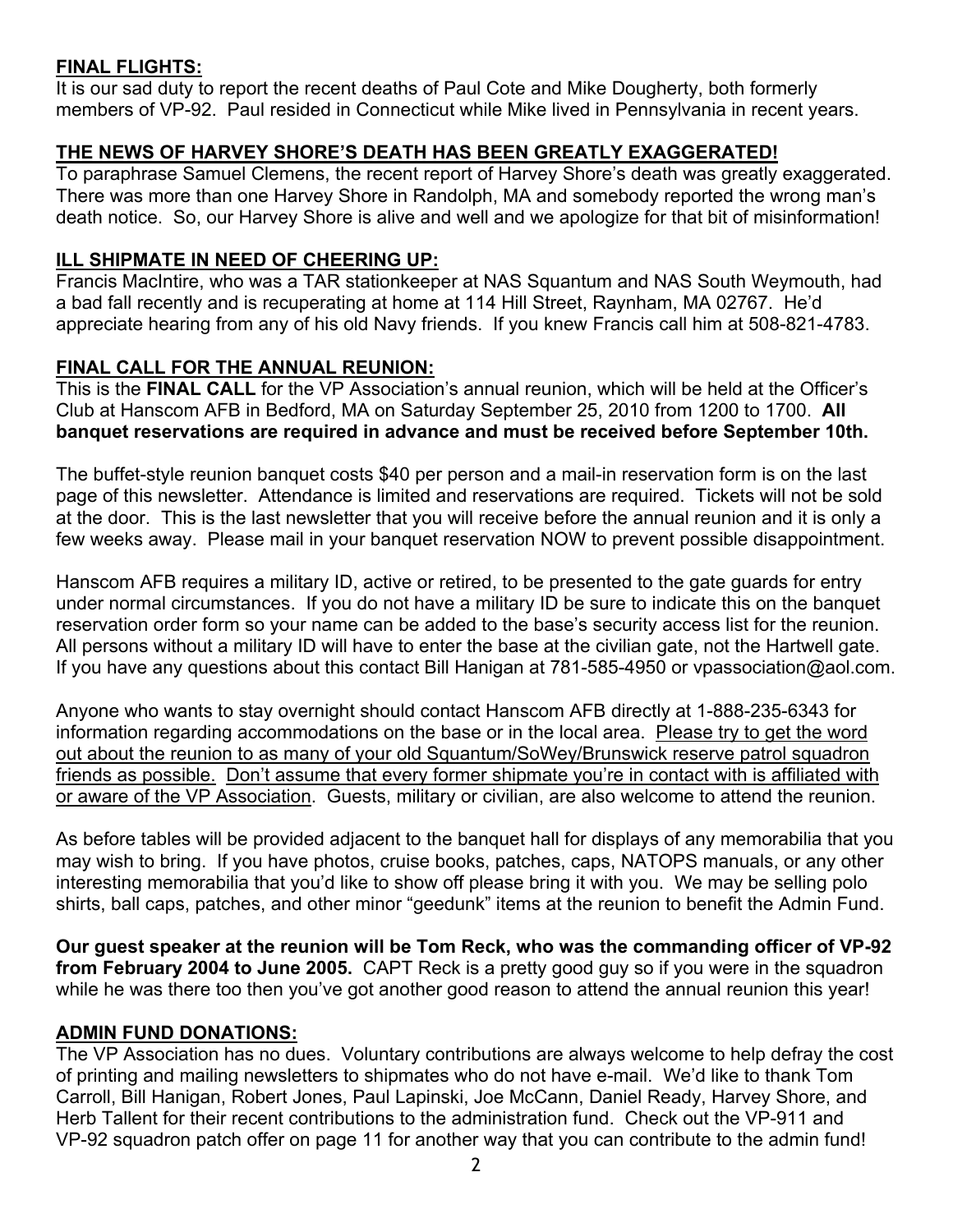## **SPEAKING OF THE COST OF PRINTING AND MAILING NEWSLETTERS…**

If you have an e-mail address and have been receiving this newsletter through the U.S. Postal Service then we do not have a valid e-mail address for you. If this is your situation, please contact Bill Hanigan via e-mail as soon as possible so we can begin sending your newsletter to you by e-mail.

## **LOST CONTACT:**

Please let Bill Hanigan know whenever your street or e-mail address changes. We are looking for valid e-mail addresses for Roger Bambeneck, Al Bartlett, Steven Baxter, Larry Bonkowsi, Peggy Borovac, Bob Caron, Jason Chasson, Fran Creney, Tom Drapeau, George Foster, Bob Furgeson, Jim Freeman, George Hickey, David Hickman, David Jarvis, Manny Kramer, Tom Meehan, Al Mcarty, Greg Norville, Dean Perron, Al Porcelli, Helen Rethi, Neil Rosenstrom, Jay Salanick, Chuck Schultz, Thomas Whitney, Ed Winter, and Mark Woodward.

#### **RECENT CHANGES OF ADDRESS:**

Richard Ball 3 Covey Rd Walpole, MA 02081 Dave Childers 225 Standish Ave Plymouth, MA 02360 David Kinkaid 301 Cherrywood Ct Perkasie, PA 10944 Stephen O'Donoghue 65 Highfields Rd Abington, MA 02351

Steve Winter P.O. Box 1097 New London, NH 03257 603-763-9743 libertynh@myfairpoint.net.

Please note new e-mail addresses for Peter Carpentier at pfcatty@verizon.net, Fran Creney at fcreney@verizon.net, Gene Forgit at gforgit@gmail.com, Allan Gilman at adgilman1@verizon.net, Brad Hutchinson at eeldarb72@comcast.net, Eric Jensen at ericorion@bellsouth.net, Mike Lynch at mlynch@sad55.k12.me.us, Chuck Schultz at elainaschultz@att.net, Andy Wakefield at andrewr.wakefield@gmail.com, and Steve Winter at libertynh@myfairpoint.net.

#### **NEW MEMBERS:**

John Kolstadt easyroad99@msn.com Bill Williams 1646 Sweetwood Drive Melbourne, FL 32935 321-288-1608 mpdcfbparep1@hotmail.com

## **JEFF SMAT'S VP-92 P-3 FOR MICROSOFT FLIGHT SIMULATOR:**

VP-92 alumnus Jeff Smat has created a functional digital VP-92 Lockheed P-3A Orion for the popular Microsoft Flight Simulator computer program. Here is his digital model making a low pass by NAS South Weymouth's old LTA Hangar One, which was torn down in late 1966. If you have MS Flight Simulator and would like a copy of this digital model to "fly" yourself, contact Jeff at jeff.smat@smatman.com.

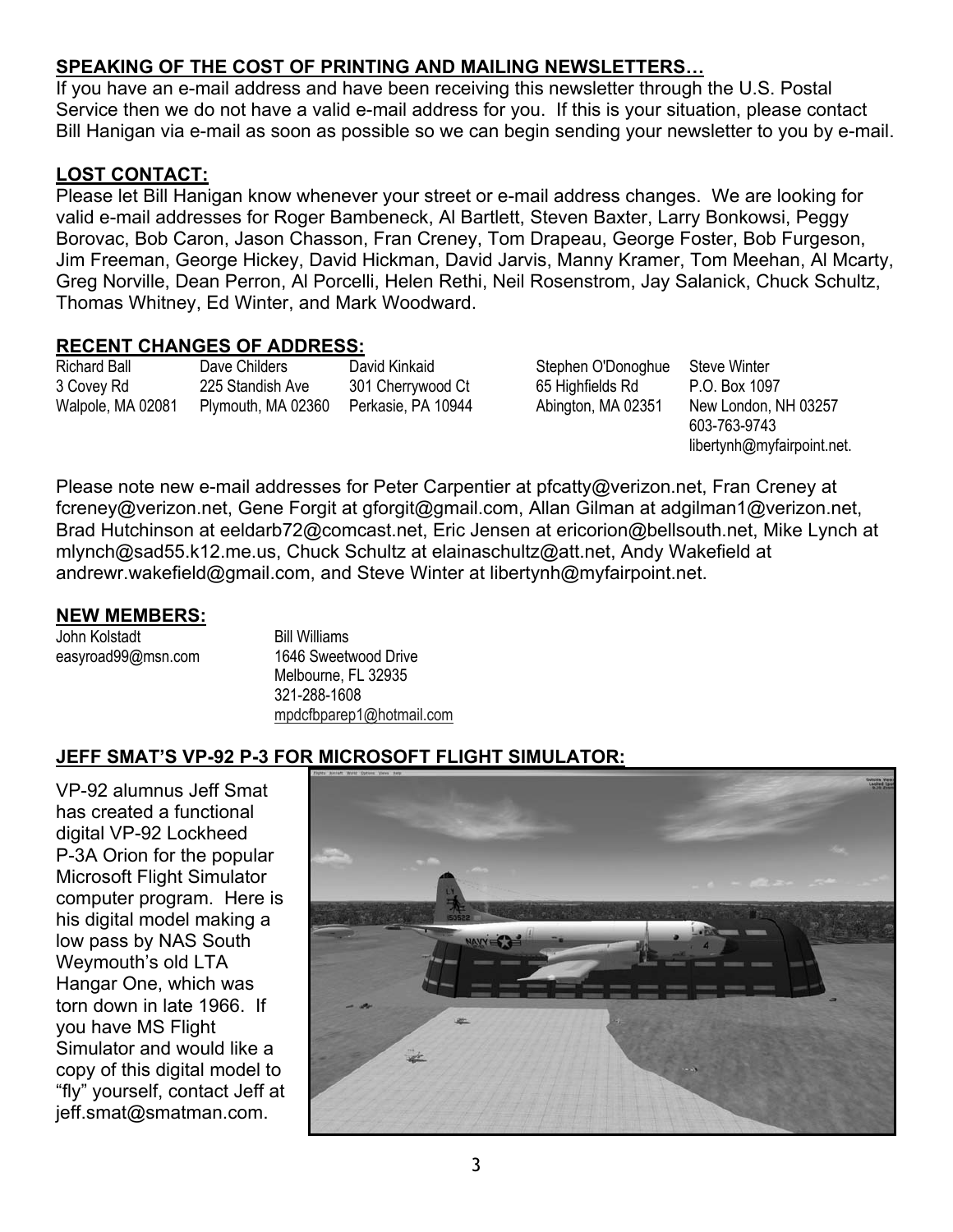## **NEWS FROM DICK SHAFNER:**



Dick Shafner, who was a flight engineer on VP-92's CAC-7 during the 1980s and 1990s, is now "drilling" in a non-pay status as a pilot with the Civil Air Patrol. Here's a recent photo of Dick posed next to a CAP aircraft after a mission.

## **RICHARD VOLK RETIRING FROM THE RHODE ISLAND AIR NATIONAL GUARD:**

Richard Volk, who was perhaps best known as a P-3 flight engineer with VP-92 at NAS South Weymouth and NAS Brunswick, and who transferred to the Rhode Island Air National Guard not long after the squadron relocated to Maine, will be retiring from that service by the end of September. Richard has been flying RI ANG Lockheed C-130 transports as a loadmaster out of former NAS Quonset Point, RI. For the past several years he has been making regular logistics runs to the war zones in Afghanistan and Iraq. Richard is as fit as ever (chiseled features, sculptured warrior-like buttocks, etc.), but despite his youthful appearance he may be the last of the real NAS South Weymouth old-timers in active military service. Believe it or not, Richard started his military career flying P-2 Neptunes at NAS South Weymouth during the late 1960s with one of VP-92's predecessor squadrons, which is really quite an achievement.

#### **HELP WANTED:**

Here's a recent request for assistance from retired USN commander Gerald Durbin.

We work on the Connie and P-2 at Warner Robins AFB in Robins GA the first three weeks in May and October. To date, we have put in approximately 11,500 hours on these two planes and are attempting to put the P-2 back into it's original configuration (P2V-7/SP-2H). Just trying to preserve a piece of history (I have 1,850 hours in P-2s).

We are restoring the Connie (EC-121, WV-2) to be able to give guided tours though the plane. We are recreating the CIC section that was removed from the plane and, repair or replace, items that have deteriorated over the years.

We usually have about 10 volunteers show up in May and around 15 to 20 in October. Plenty of work to accomplish on both planes, and as far as I know, we are the only organization that is involved in the restoration of these types of aircraft. Anyone interested in helping us can contact me, CDR Gerald Durbin PhD USN (ret), at gtdurbin@gmail.com or 662-419-2226. I was formerly an AT2 in VW-14 and VP-65.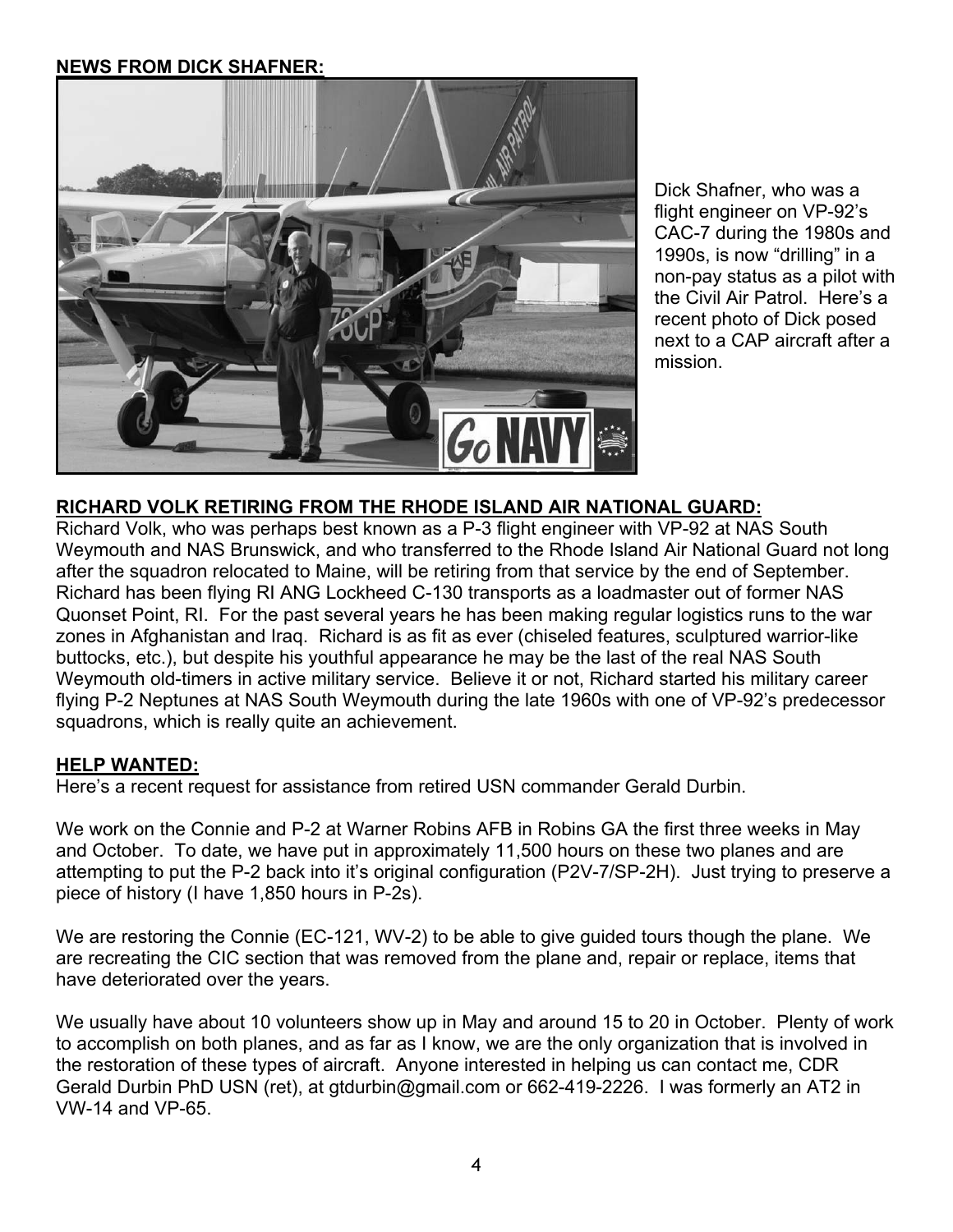## **NAVY EAGER FOR COMING CHANGES FROM P-3s TO P-8s (Florida Times-Union 5/17/10):**

The new P-8 aircraft won't arrive at Jacksonville Naval Air Station for years, but the reality of the impending switch is evident the moment anyone drives on base. Behind fences just off the main drag, across the street from the huge new hangar that will house the planes, contractors recently started work on a facility where pilots, mechanics and others will be trained on the new aircraft.

The future of the maritime patrol and reconnaissance community is cast into even sharper relief in conversations with those who will be flying the Poseidons. "The junior officers of today will be the P-8 commanding officers of tomorrow. They're excited about it," said Rob Patrick, C.O. of VP-10, one of the P-3 squadrons at the station. Perhaps the only negative thing, said Patrick and other older officers, is the timing of the switch. Patrick paused and laughed. "If I could turn the clock back..."

That wistful thought seems endemic among the maritime patrol and reconnaissance community that now flies the venerable P-3s, an aircraft that's been part of the Navy's arsenal for 40 years. Jacksonville NAS is the East Coast center for that community and contains the only squadron training those who work in and around the P-3s and soon, P-8s. The Navy's commitment to the new platform is a good thing for Jacksonville, said Andy Andersen, a now retired captain who led the P-3 training squadron in the late-1990s. "It means we'll have people moving here, buying homes, putting down roots," Andersen said. "It shows the Navy is committed to the mission."

The maritime patrol and reconnaissance aircraft community in Jacksonville has been growing since last year when P-3 squadrons from Brunswick, Maine, began moving to the area in the wake of that base's closure. The final squadron from Maine is expected to arrive in a few weeks, pushing the total community to about 3,000 personnel.

That transition is occurring without a hitch, said Capt. Mark Turner, commodore of the wing that contains all of the P-3 squadrons at Jacksonville NAS. Now the focus is to make the transition to the P-8s go as smoothly. "It's a first-class platform," Turner said about the P-8, an aircraft built to handle a range of surveillance types. "It shows the Navy understands the value of the mission sets of this community."

The P-3 was designed to track submarines, spending its days during the Cold War keeping an eye on under-the-water Soviets. More recently the operators have handled everything from watching pirates and drug runners to surveillance operations in the Middle East. "The role of the P-3 evolved over the years," said Bob Simpson, a retired captain who had been the wing commander in the early 1990s. "Now they're moving to an aircraft design that will meet the old role and all the new roles." The Poseidon has been purposely built to handle such a grab bag of missions, Turner said. "It's no longer about a P-3 flying 1,000 miles and operating by itself," he said. "Now it's a node that offers combat commanders and fleet commanders a variety of options." Among other changes, the newer aircraft can stay in orbit longer and comes equipped with a better communications suite.

As part of the transition, the community will for the first time add unmanned aerial vehicles to its portfolio, using a system known as Broad Area Maritime Surveillance or BAMS for longer duration missions. During his time in Washington, Turner initiated development of that program. Adding unmanned vehicles has created issues across the military, with the Air Force, particularly, requiring high-level pushing to get on board with the switch.

BAMS has received a warmer reception, Turner said, in part because the unmanned craft is designed to work in concert with the P-8 handling jobs that, for example, require longer periods circling in the air than a human crew could endure. "This is not to replace the P-8. It is to serve as an adjunct," Turner said. "Once people understood that it's not a threat but a force multiplier, I began to see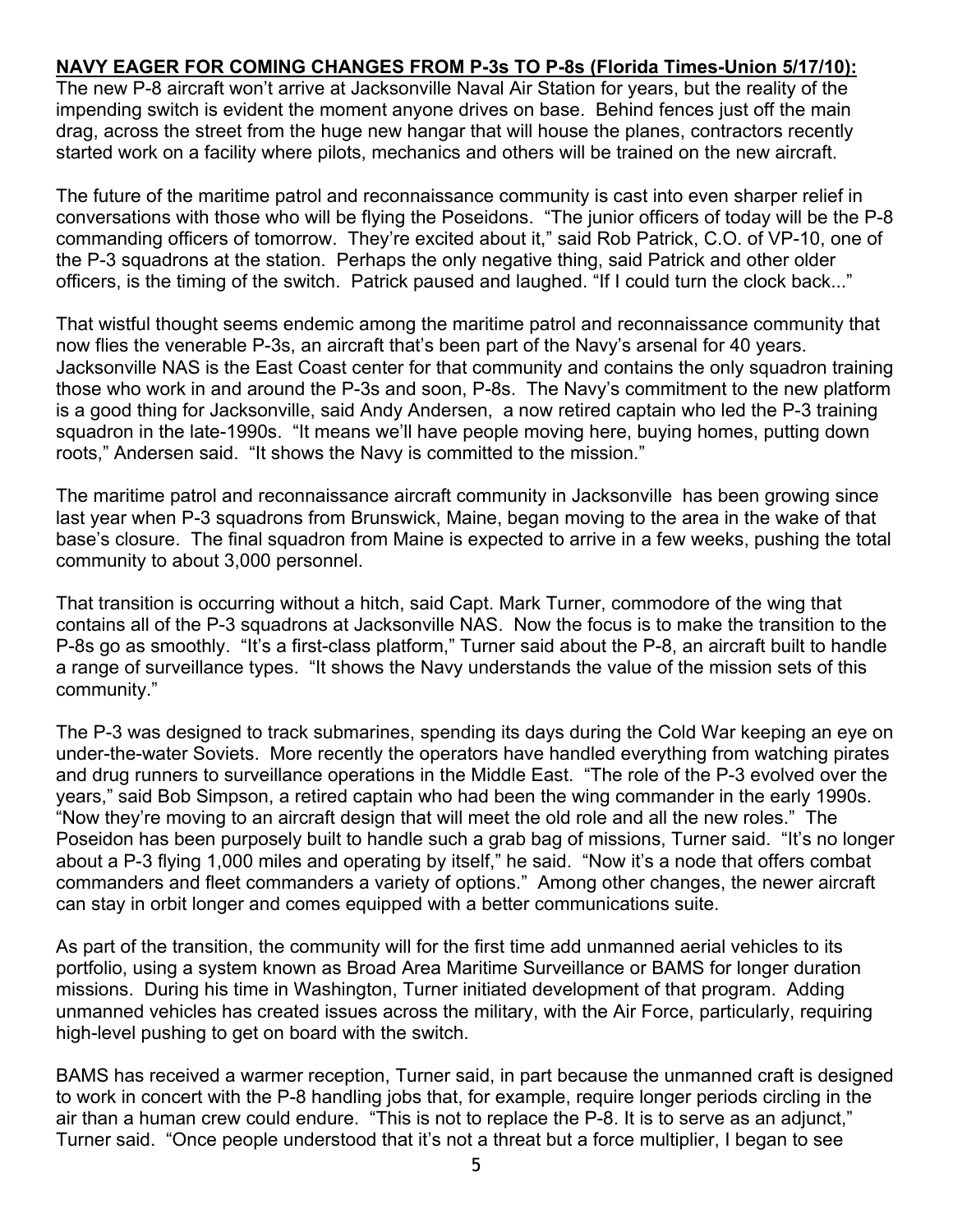people excited about bringing unmanned aerial vehicles in." BAMS is expected to be operational around the end of 2015, a few years after P-8s have begun replacing the older aircraft.

The first P-8 should arrive in Jacksonville in 2012 when it will be used to train the trainers of VP-30, who will teach the rest of the force how to operate the aircraft and its equipment. An operational squadron should be ready to take to the air the following year and over the next decade, the 130 P-3s will be phased out across the fleet and replaced with 109 P-8s.

It's a good time for the change, said Turner, although he too sounded a bit envious of the younger officers who will shape the tactics and uses of the Poseidon. With more nations building up submarine fleets and the Navy being tasked with a greater array of surveillance missions, the new aircraft will give the service an important new weapon. "This command gets paid to secure our nation's sea lanes," Turner said. "It's a vital mission, every bit as vital as it's ever been."

*News article by Timothy Gibbons: timothy.gibbons@jacksonville.com* 

## **MEDAL OF HONOR RECIPIENT JOHN WILLIAM FINN DIES:**

Congressional Medal of Honor recipient John William Finn died on May 27, 2010. Finn, who was an AOC with VP-14 at NAS Kaneohe Bay during the attack on Pearl Harbor on December 7, 1941, earned his Congressional Medal of Honor by directing his men to remove .50 caliber machine guns from the waist blisters of parked Consolidated PBY Catalina flying boats and set them up on the ground for use as anti-aircraft guns. Taking control of a machine gun himself, AOC Finn fired at the attacking Japanese aircraft for about two hours, receiving 21 separate wounds.

## **P-8A COMPLETES 1ST IN-FLIGHT TEST OF MISSION SYSTEMS (Boeing Press Release):**

SEATTLE, June 10, 2010 - Boeing [NYSE: BA] P-8A Poseidon aircraft T2 successfully completed the program's first mission systems test flight on June 8 in Seattle. T2 will be used to verify integrated mission systems performance during flights in Seattle and at Naval Air Station Patuxent River, Md.

During the three hour flight, the joint Boeing and Navy test team exercised mission computing on all five operator workstations and successfully demonstrated key systems - including acoustics, mission planning, tactical data-link, communications, electronic support measures and flight test instrumentation - for the first time.

"This successful flight moves us a step closer to getting the Poseidon and its next-generation radar and sensors into the hands of the warfighter," said Chuck Dabundo, Boeing vice president and P-8 program manager. "Future flights will demonstrate the state-of-the-art systems that will provide the Navy superior performance well into the 21<sup>st</sup> century."

T2 is one of five test aircraft that are being assembled and tested as part of the system development and demonstration contract Boeing received in 2004. Boeing's T1 airworthiness-test aircraft entered flight testing in October 2009 and arrived at the Navy's Patuxent River facility in April 2010.

The Navy plans to purchase 117 P-8A anti-submarine warfare, anti-surface warfare, intelligence, surveillance and reconnaissance aircraft to replace its P-3 fleet. Initial operational capability is planned for 2013.

The Boeing-led Poseidon industry team includes CFM International, Northrop Grumman, Raytheon, Spirit AeroSystems and GE Aviation. A unit of The Boeing Company, Boeing Defense, Space & Security (http://www.boeing.com/bds/) is one of the world's largest defense, space and security businesses specializing in innovative and capabilities-driven customer solutions, and the world's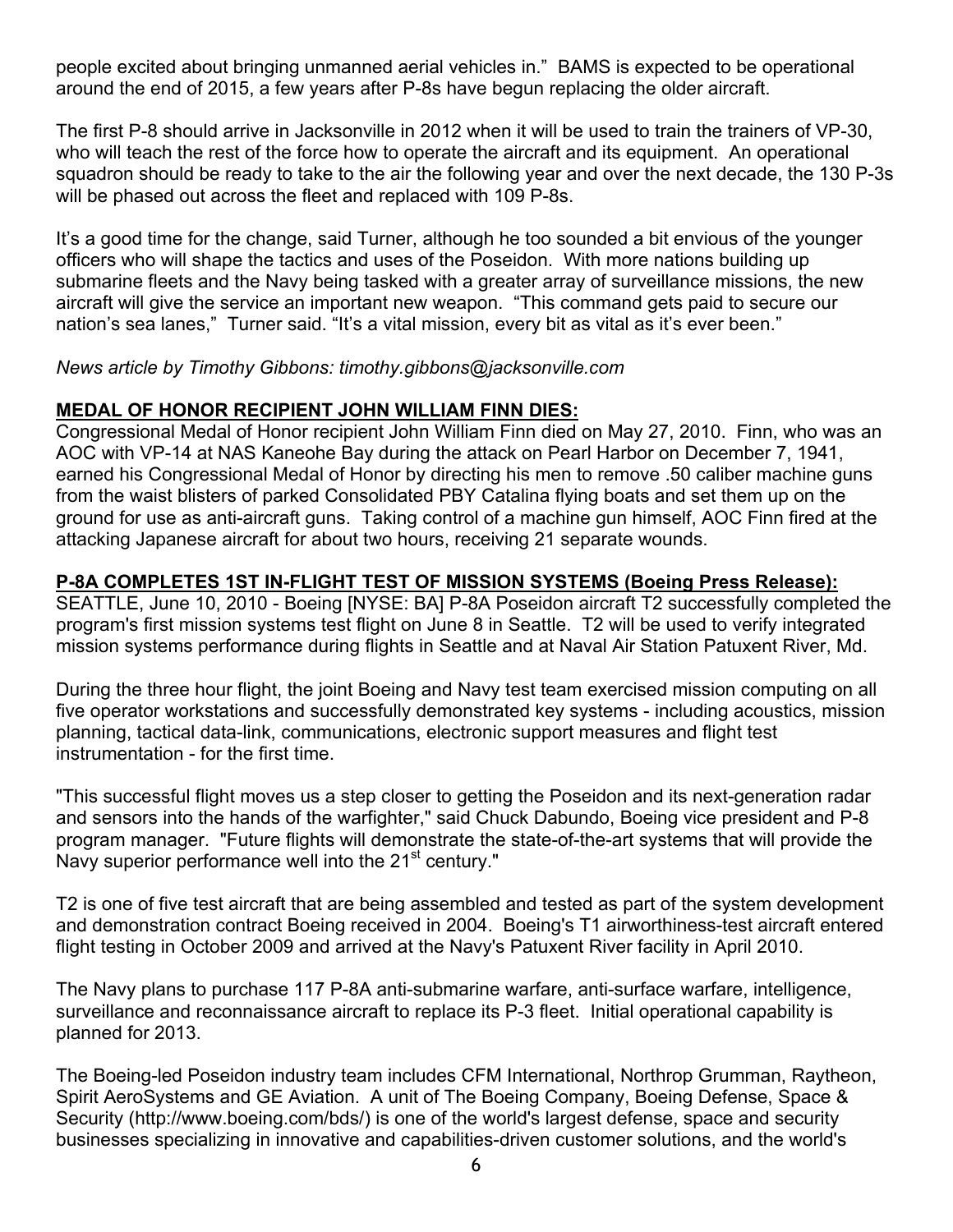largest and most versatile manufacturer of military aircraft. Headquartered in St. Louis, Boeing Defense, Space & Security is a \$34 billion business with 68,000 employees worldwide.



**P-3 HELPS FIND MINERAL WEALTH IN AFGHANISTAN (Navy Times 06/22/2010):**

*ABOVE: VXS-1 P-3s at NAS Patuxent River, MD. Navy Times photo. Many thanks to George Griffin (VP-92) for bringing the news article presented below to our attention.*

A little-known pocket of naval aviation has helped identify massive mineral wealth in Afghanistan. An NP-3D Orion from Scientific Development Squadron 1, based at Patuxent River, MD, conducted a sweeping geological assessment of Afghanistan in 2006. Naval aviators working with the U.S. Geological Survey confirmed the presence of untapped mineral wealth that could be worth billions of dollars including iron, copper and industrial materials like lithium that are used in cell phone batteries.

The unusual mission - which used the plane's advanced sensors to develop a three-dimensional image of the underground rocks, water, oil and natural gas - underscores the versatility of the Navy's P-3 fleet. Equipped with gravitometers and magnetometers, P-3s were designed to track subs.

"The instruments don't really care if you're trying to chase a sub or whether you are measuring the magnetics of a rock. They are very sophisticated, very versatile instruments," said Jack Medlin, a USGS geologist who worked with the Naval Research Laboratory on the Afghan mineral mission.

USGS sought a detailed survey of Afghanistan after learning that Russian scientists had found massive mineral wealth during the Soviet occupation that ended in 1989. The USGS approached NRL for help because private-sector mapping firms balked at operating in the troubled region.

Recent public disclosure of the mineral wealth in Afghanistan may influence the political debate about the U.S. mission there. The issue came up during the June 15 congressional testimony of Army Gen. David Petraeus, commander of U.S. Central Command, who faced questions from lawmakers about a possible withdrawal date.

Scientific Development Squadron 1 maintains a fleet of three NP-3D Orion aircraft that are modified for research purposes, including mapping ocean floors.

## **BNAS TO HOST PLANE PLANT (The Kennebeck Journal 07/25/2010):**

AUGUSTA -- A new company is coming to Brunswick with the promise of up to 300 jobs in the coming years. Kestrel Aircraft Co. is developing a composite turboprop aircraft called the Kestrel.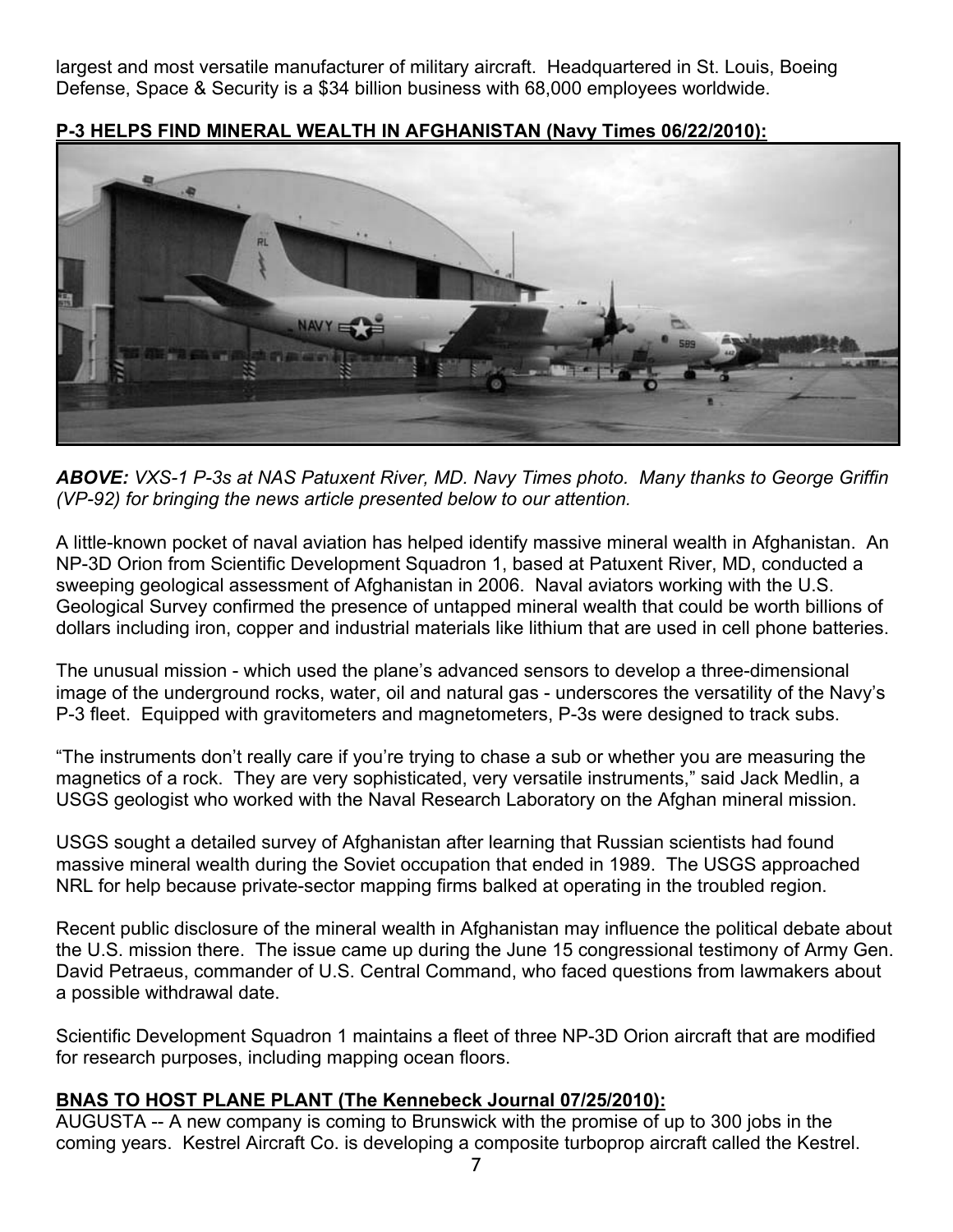Gov. John Baldacci, U.S. Rep. Chellie Pingree, D-1st District, and others stood in front of a prototype six- to eight-passenger plane at an Augusta State Airport news conference Friday to welcome the new company to Maine.

Kestrel will be located at Hangar 6 at Brunswick Naval Air Station. The base is being decommissioned in May 2011. "We know the Department of Defense made the wrong decision in closing the base," Baldacci said, "but at every step along the way, we've tried to position the community, the region to try to hit the ground running."

The Midcoast Regional Redevelopment Authority voted Friday morning to approve a lease agreement with the company, which plans to bring 50 to 70 engineering jobs as it seeks certification for the aircraft. Kestrel will build six or seven test planes, which also will create some manufacturing jobs early on, said Steve Levesque, executive director of the redevelopment authority. The certification process could take three years or more, Kestrel Chief Executive Officer Alan Klapmeier said. Once the plane is certified, the company plans to hire an additional 250 workers to manufacture the aircraft.

The company will invest more than \$100 million and the state already has agreed to lend \$10 million in economic development bond money to help with startup costs, Levesque said. Kestrel also has begun the process of applying for tax benefits under the state's Pine Tree Zone program, said James Nimon, senior economic adviser to Baldacci. For 10 years, the company will be eligible to get up to 80 percent off income taxes collected and would pay no corporate income taxes for the first five years, he said. For the next five years, the company would pay 50 percent of its corporate income taxes. Also, the company would be exempt from the sales tax for 10 years. "The point is to try to be as tax-free as possible for the first 10 years," he said.

Last year Klapmeier left Cirrus Design, a company he founded in 1984, to "pursue other aircraft development ventures," according to a company news release. The Kestrel seeks to fill a niche in the aircraft industry by bridging "the traditional gap between turboprops and substantially more expensive business jets," according to the company.

Klapmeier said he didn't try to start a bidding war among states competing for the company's business. The company chose Maine in large part because there is "experience with composites," he said. "We said, 'Where do we want to be? What do we need to have? And let's talk to those places and figure out what it would take to get a project done," he said. He said the state's work force was also a draw. "There's a great work force, great productivity work ethic; and that's what it takes to finish this airplane," he said.

In 2005, the federal government announced it would close the air station, which is now being marketed as Brunswick Landing. Kestrel is the first major business to announce it will locate at the air base. Last year, the state community college system said it would open a branch there.

*News article by Susan Cover: scover@mainetoday.com* 

## **WEYMOUTH AIR BASE PARKWAY TAKES OFF (The Boston Herald 07/27/10):**

Fifteen years after the Navy shuttered the South Weymouth Naval Air Station, officials broke ground yesterday on a road that is expected to spur construction on the 1,400-acre site. "This has been a long and winding road," said U.S. Rep. William Delahunt (D-Quincy), referring to the project's stops and starts. "But at least we've got the road and that's important. Without it, we don't have the kind of development that will be realized here."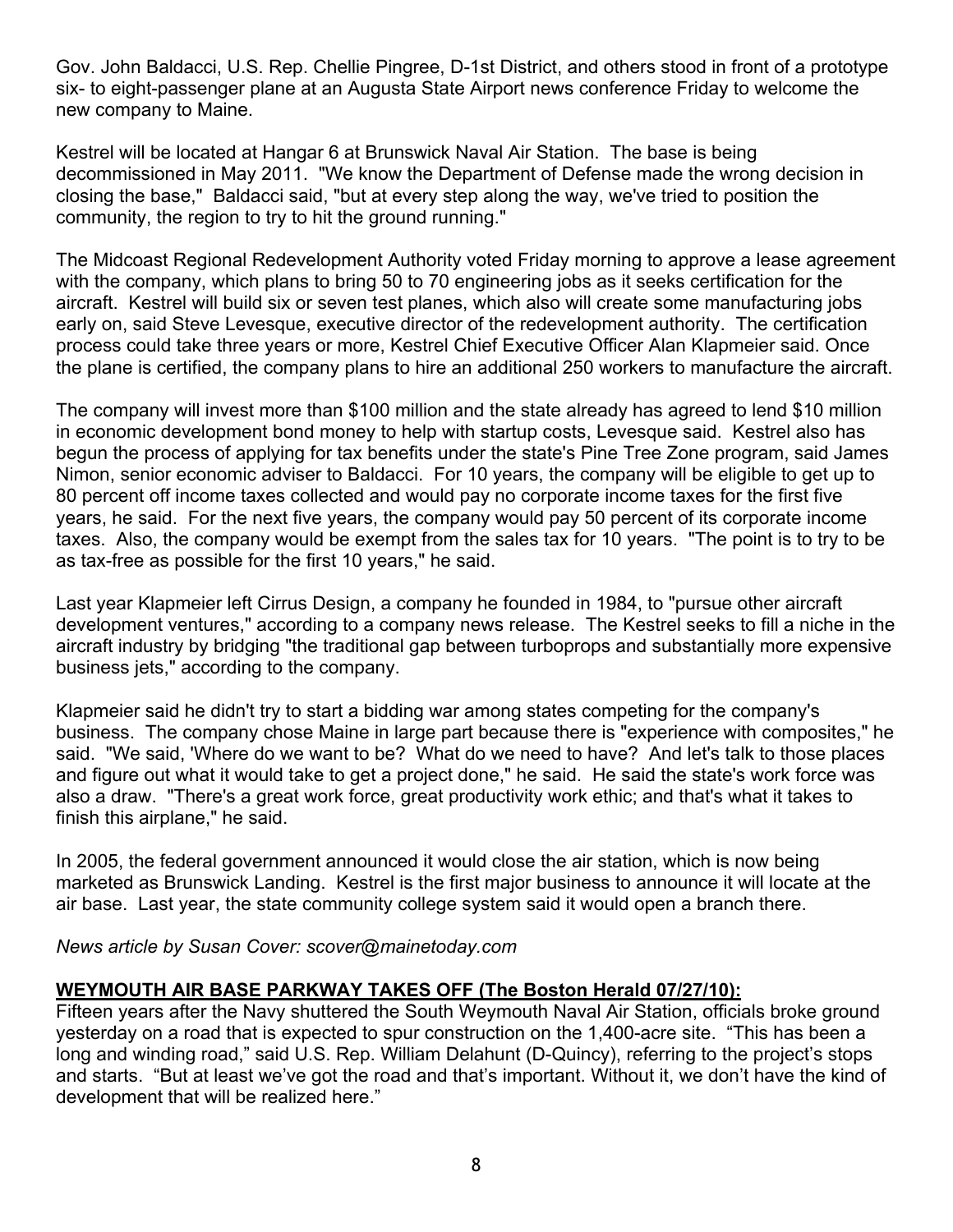Following closure of the base in 1995, the state considered converting the airfield into a regional airport. When those plans faced opposition from Weymouth residents, a developer proposed a mall and entertainment center. But that project was abandoned in favor of Southfield, a transit-oriented village with housing, 2 million square feet of commercial development, a hotel and conference center, an 18-hole golf course and hiking trails.

The \$1.4 billion project is expected to take 12 years to build and has a better chance of success with construction of the Southfield East-West Parkway that will connect roads through the base and Route 3 with Route 18, officials said. Last month, the state approved \$30 million in state bonds to make the road a reality. Construction could begin as early as October. Also included in the work for phase one are improvements to the South Weymouth commuter rail station at the former naval base.

In addition to the road work, Gov. Deval Patrick said purchase and sale agreements have been signed between base developer LNR Property Corp., Interactive Building Group and Whitman Homes for construction of 30 homes on the site. These agreements represent the first vertical construction projects to take place at Southfield, he said. "Southfield is real," said Patrick. "And the new East-West Parkway is a critical part in making Southfield real."

#### *News article by Thomas Grillo*

#### **MONTHLY PANCAKE BREAKFAST & FLY-IN AT CRANLAND (from VP-92's Bob Mandeville):**

On Route 58 in the town of Halifax, MA lies tiny little Cranland Airport, a hidden jewel with an 1,800-foot runway. Every 3rd Sunday of the month from April thru October local EAA Chapter 279 holds a pancake breakfast and fly-in that's open to the public.

You never know what will fly into Cranland. It could be just general aviation, or a Pitts Special or a newly restored PT-17. Maybe a DeHaviland Chipmunk or a few L-19 Bird Dogs will drop by. You never know! But who cares? It's aviation, isn't it? And, there are usually a few vintage cars parked near the clubhouse to add to the flavor. An airplane isn't required – you can fly or drive there – your choice. But, if you happen own an airplane here's your chance for a little gee-whiz show-off.

The pancake breakfast and fly-in is strictly a home-brew affair, which adds to the charm. Breakfast is only \$6 per person served on a paper plate with plasticware. The bill of fare includes a couple of pancakes and an Egg Mcmuffin clone along with coffee, juice, and lots of aviation. Sit outside at the picnic tables, eat breakfast, and watch airplanes land. Where else can you get a deal like that for \$6? It's a good idea to get there about 8:30 AM. A few planes will be on the ground already, but the majority of them start arriving about 9:00 AM. If you're there ahead of time, you and your camera can stake out a choice spot near the runway.

What is the reason for writing this? . Occasionally, certain NAS Squantum and NAS South Weymouth alumni have been spotted skulking about among the Piper Tri-Pacers, J-3 Cubs, and anything else with wings that happen to show up. Some have opined as to how this would be the perfect informal meeting place for former shipmates who live in the vicinity to hook up occasionally during the nice-weather months. You don't have to show up every month, but you never know who will or won't be there. So, here is an idea for you!

To get to Cranland Airport from Route 106 in Hanson, take Route 58 north for about 2 miles. The airfield entrance is on your right just over the railroad tracks. From Route 27 in Hanson, take Route 58 south for about 1.5 miles. The airfield entrance is on your left just before the railroad tracks. If you have a GPS, try using 781 Monponsett Street in Hanson – that should get you close. If you are flying, the airport elevation is 71 feet and it can be found on the New York sectional at Lat/Long: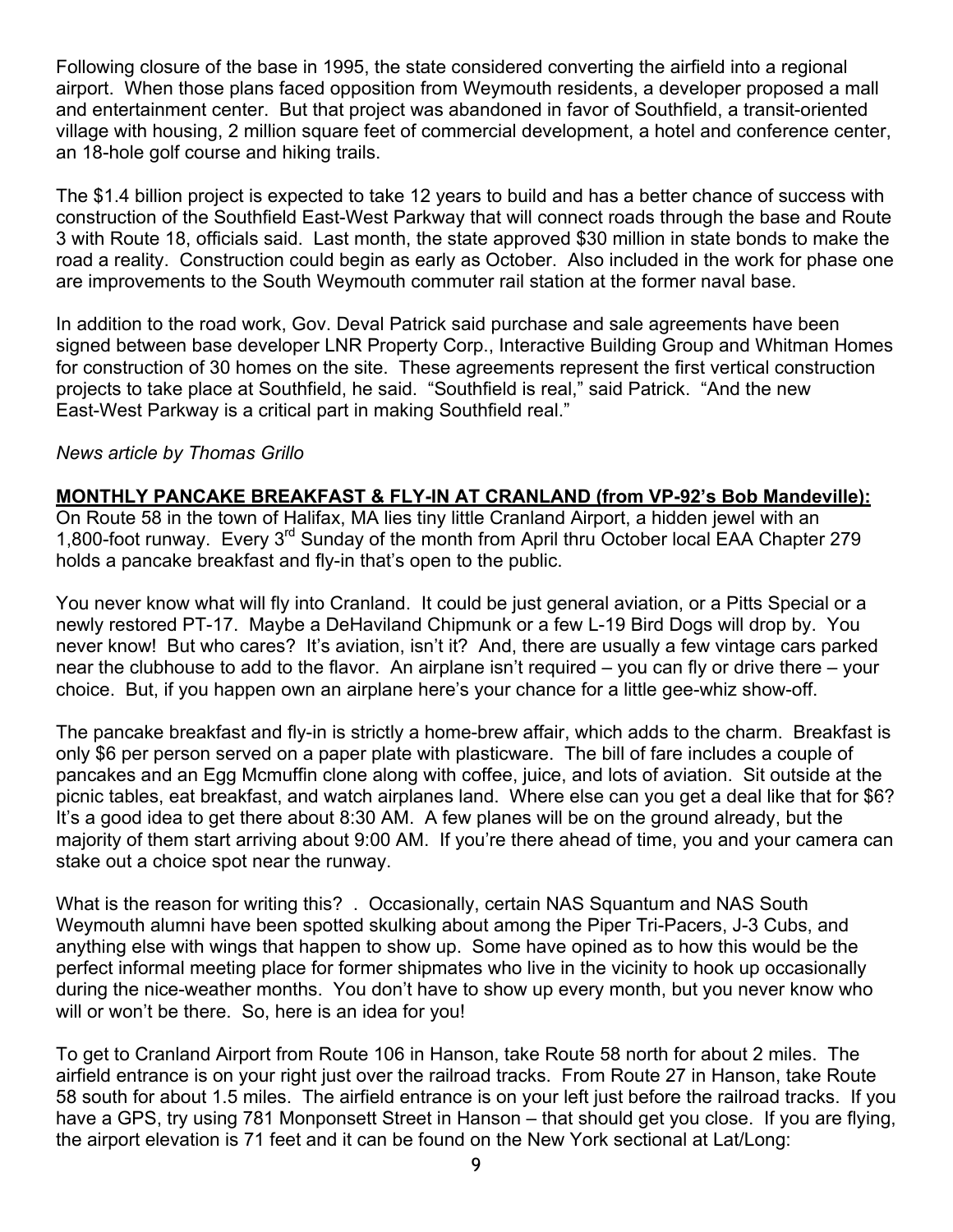42-01-29.366N, 070-50-17.146W. CTAF: is 122.9. You can check out the EAA chapter's web site at http://eaa279.org/directions/dir2.htm for more information.

## **VP-911 AND VP-92 PATCHES ARE NOW AVAILABLE WHILE SUPPLIES LAST:**



VP-911 (top) and VP-92 (bottom) squadron patches are **NOW AVAILABLE** as a fund-raiser for the VP Association's admin fund. Each patch costs only \$6. Postage is \$5 for the first patch and is free for additional patches in the same order up to the capacity of a USPS Priority Mail envelope. The patches are in now but the supply is very limited. If you want to order any contact Marc Frattasio as soon as possible at marc\_frattasio@yahoo.com or call him at 781-294-4491. If there are still patches available when you contact Marc he will put what you want aside for you and will provide you with the address to send your check to. If the patches are gone when you contact him he'll put your name on a waiting list for in the event another batch is produced. Note, if there is sufficient demand we may have VP-912, VP-913, VP-914, VP-915, VP-916, VP-917, VP-MAU, etc., squadron patches produced. There is a minimum order quantity necessary to make this possible so please contact Marc if you would be interested in purchasing any other New England area patrol squadron patches. Note, these patches have been unavailable for many years and this could be your last chance to get your hands on them!

## **MONTHLY MEETING:**

Don't forget that we meet for lunch on the last Thursday of every month at the Officer's Club at Hanscom AFB in Bedford, MA from 1130 to 1330. Please join us if you can. If you don't have a military ID (base stickers are no longer required) contact Okie O'Connell at 781-335-0553 or Bill Hanigan at 781-585-4950 so your name can be added to the base's security access list. Note, all persons without a military ID are required to enter the base at the civilian gate, not the Hartwell gate.

#### **PARTING SHOTS:**





*LEFT and ABOVE: Former VP-92 flight engineer Kevin Cahill reports that the old squadron is still remembered at NAS Jacksonville, FLA despite the fact that it has been a thing of the past for nearly three years. If you look very carefully where the white arrows are pointing on these two images you will see a VP-92 Minuteman insignia. Thanks for sharing this with us Kevin!*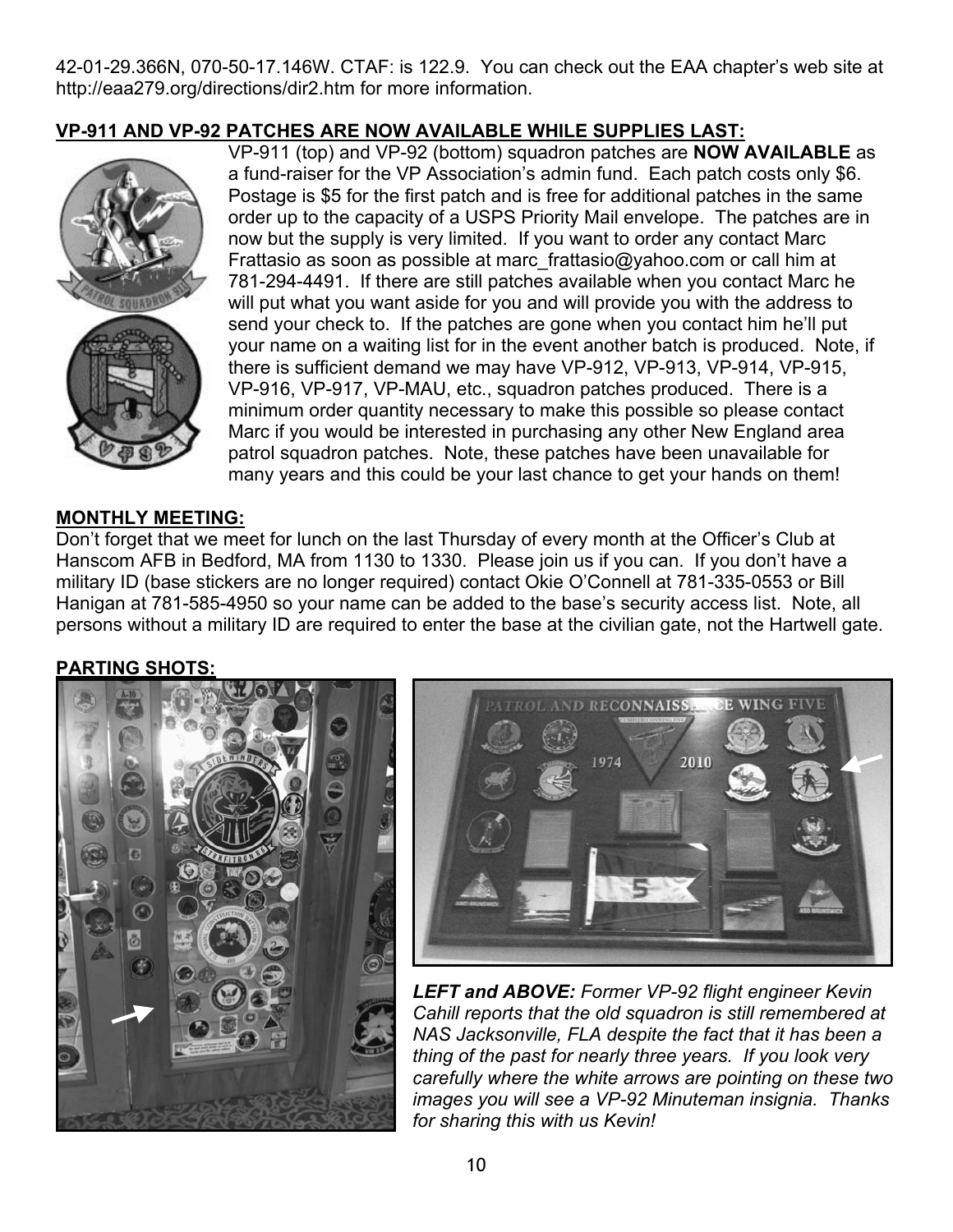

*ABOVE: TAR stationkeepers ADR1 Stephen Corsetti, ADR1 Richard Benoit, ADRC George Lemelin, ADR2 Francis MacIntire, ADRC Chet Gesek, ADR1 Kenneth Goodhue, and an unidentified "mech" from the VP-VR Line Crew posed in front of RAW-91 PBY Z-204 in NAS Squantum's Hangar 64 sometime during the early 1950s. If you attend the VP Association's annual reunion banquet at the Hanscom AFB Officer's Club in Bedford, MA on Saturday September 25th the chances are good that you'll run into a few old shipmates. If you want to attend the reunion, time is running out. Please send the form presented on the last page of this newsletter along with a check for your banquet reservation(s) to Bill Hanigan AS SOON AS POSSIBLE. Many thanks to Francis MacIntire for the above photo. Got something similar to share? If so, contact Marc J. Frattasio.* 



*Until Next Time, Lose Not Thy Speed In Flight Lest The Earth Rise Up And Smite Thee – "Frat".*